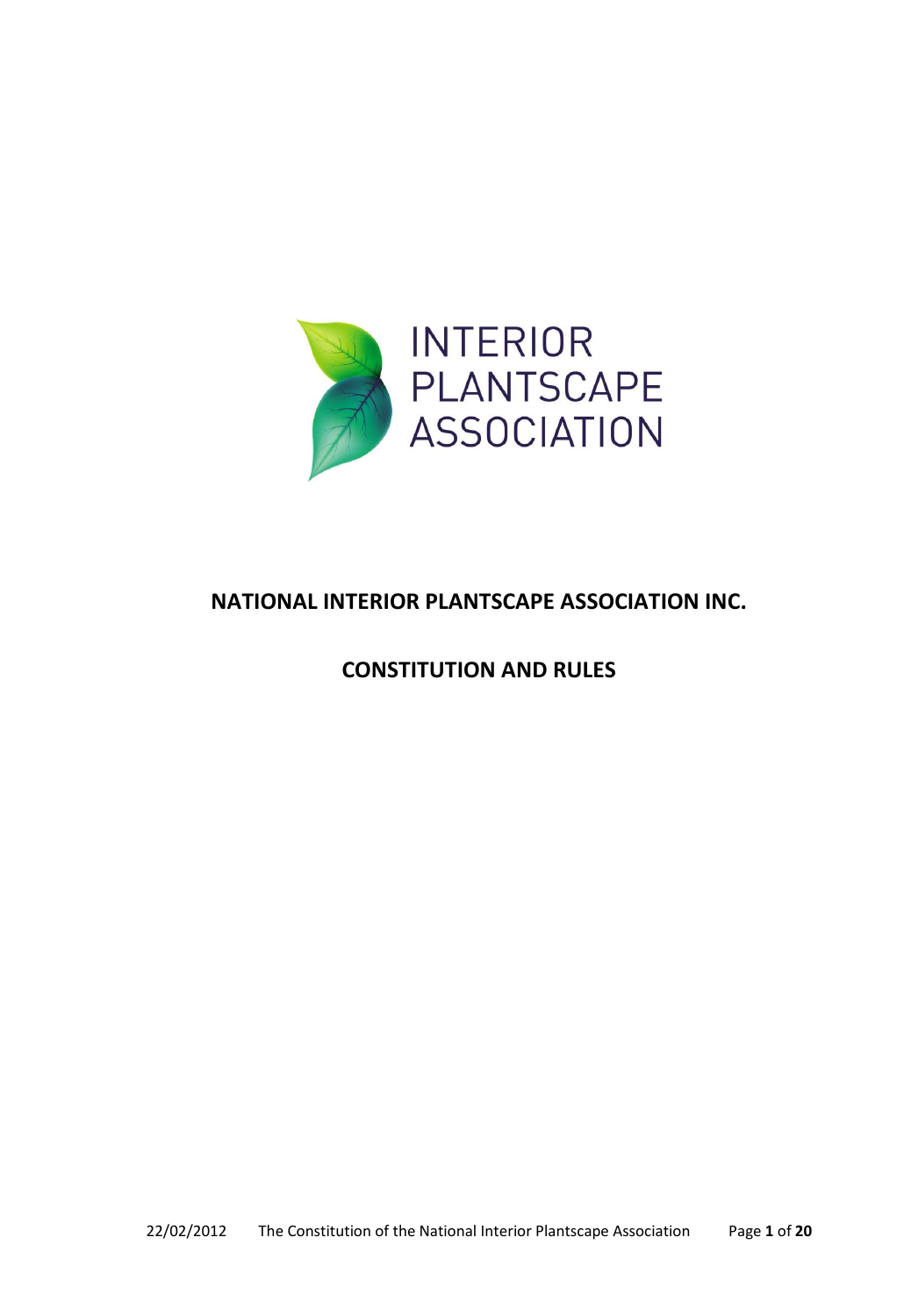

## 1 **NAME OF ASSOCIATION:**

1.1 The name of the association is "National Interior Plantscape Association Inc." (In the Rules called "the Association" or "The Interior Plantscape Association").

## 2 **OBJECTS:**

- 2.1 To further the interests and professionalism of the Interior Plantscape Industry in the state of Queensland and the Commonwealth of Australia generally.
- 2.2 To co-operate, and where appropriate, affiliate with related organizations in Australia and overseas.
- 2.3 To encourage and support trade-displays, seminars, symposiums or any function, which could be educational, not only for our members but also for the general public.
- 2.4 To liaise with all Federal, State and Local Governments, Semi-Government or other bodies in regard to any proposed activity related to our Industry.
- 2.5 To promote education within the Industry through liaison with TAFE colleges and other tertiary institutions.
- 2.6 To keep members informed on subjects of interest to the Interior Plantscape Industry (e.g. new products, processes etc.).
- 2.7 To foster the development of an Australian wide organisation of Interior Plantscape Industries through monitoring innovation and trends.

#### 3 **POWERS:**

- 3.1 The powers of the Association are:-
- 3.2 To subscribe to become a member of and co-operate with any other Association, Club or Organization whether incorporated or not, whose objects are altogether or in part similar to those of the Association's provided that the Association shall not subscribe to or support with its fund any Club or Organization which does not prohibit the distribution of its income and property among its members to an extent at least as great as that imposed on the Association under or by virtue of rule 23 (10).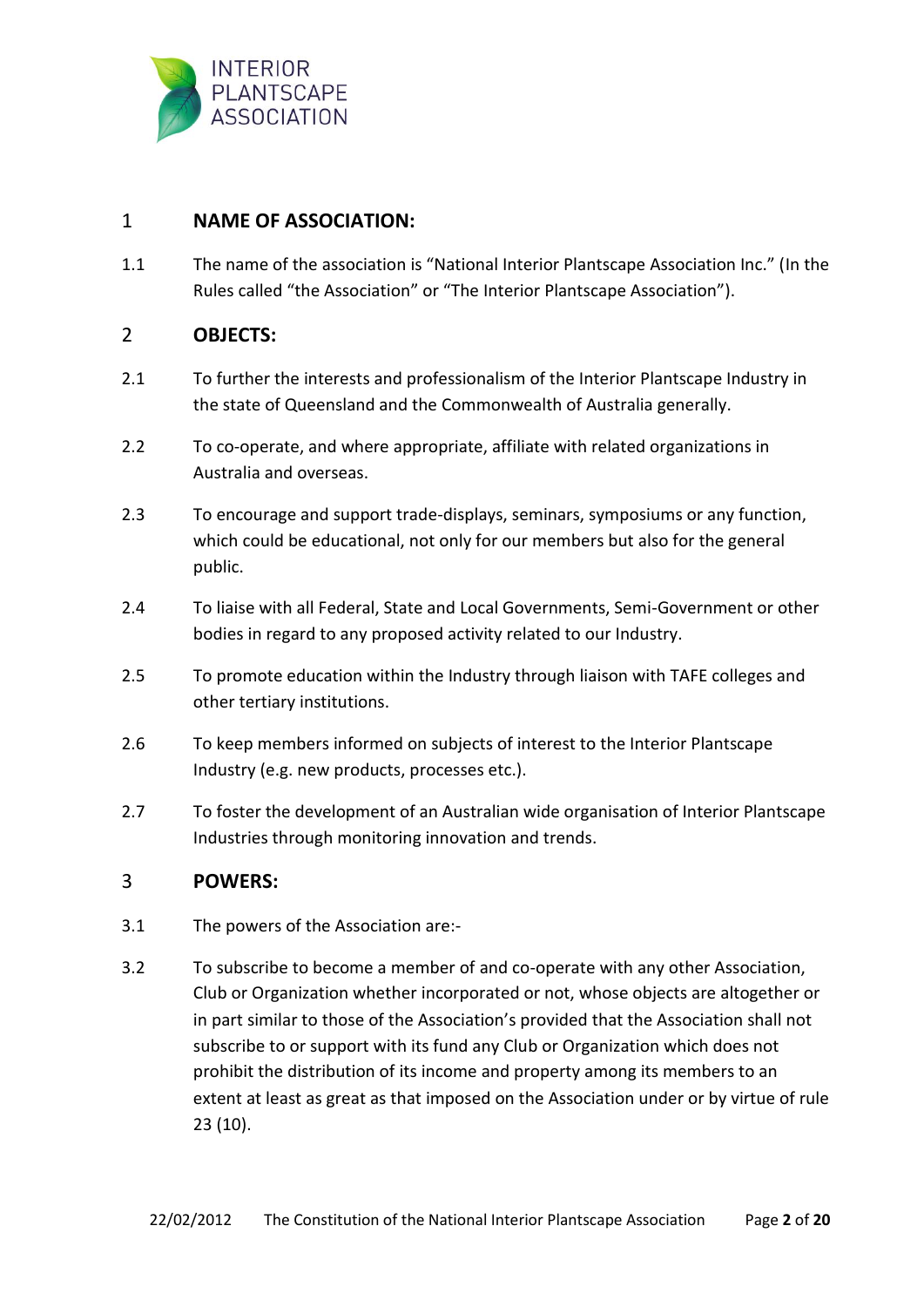

- 3.3 In furtherance of the objectives of the Association to buy, sell and deal in all kinds of articles, commodities and provisions, both liquid and solid, for the members of the Association or persons frequenting the Association's premises.
- 3.4 To purchase, take on, lease or in exchange, hire and otherwise acquire any lands, buildings, easements or property, real and personal, and any right or privileges which may be requisite for the purposes of, or capable of being conveniently used in connection with, any of the objectives of the Association. Provided that in case the Association shall take or hold any property, which may be subject to any trusts, the Association shall only deal with the same in such manner as is allowed by law having regard to such trusts.
- 3.5 To enter into any arrangement with any Government or Authority that is incidental or conducive to the attainment of the objectives and the exercise of the powers of the Association; to obtain from any such Government or Authority any rights, privileges and concessions which the Associations may think it desirable to obtain, and to carry out, exercise and comply with any such arrangements, rights, privileges and concessions.
- 3.6 To appoint, employ, remove or suspend such managers, clerks, secretaries, servants, workmen and other persons as may be necessary or convenient for the purposes of the Association.
- 3.7 To remunerate any person or body corporate for services rendered, and whether by way of brokerage or otherwise in placing or assisting to place or guaranteeing the placing of any unsecured notes, debentures or other securities or the incorporated Association or in the furtherance of it's objectives.
- 3.8 To construct, improve, maintain, develop, work, manage, carry out, alter or control any houses, buildings, grounds, works or conveniences which may seem calculated directly or indirectly to advance the Association's interest and to contribute to, subsidise or otherwise assist and take part in the construction, improvement, maintenance, development, working, management, carrying out, alteration or control thereof.
- 3.9 To invest and deal with the money of the Association not immediately required in such manner as may from time to time be thought fit.
- 3.10 To take, or otherwise acquire, and hold shares, debentures or other securities of any company or body corporate.
- 3.11 In furtherance of the objectives of the Association to lend and advance money or give credit to any person or body corporate to guarantee and give guarantees or

22/02/2012 The Constitution of the National Interior Plantscape Association Page **3** of **20**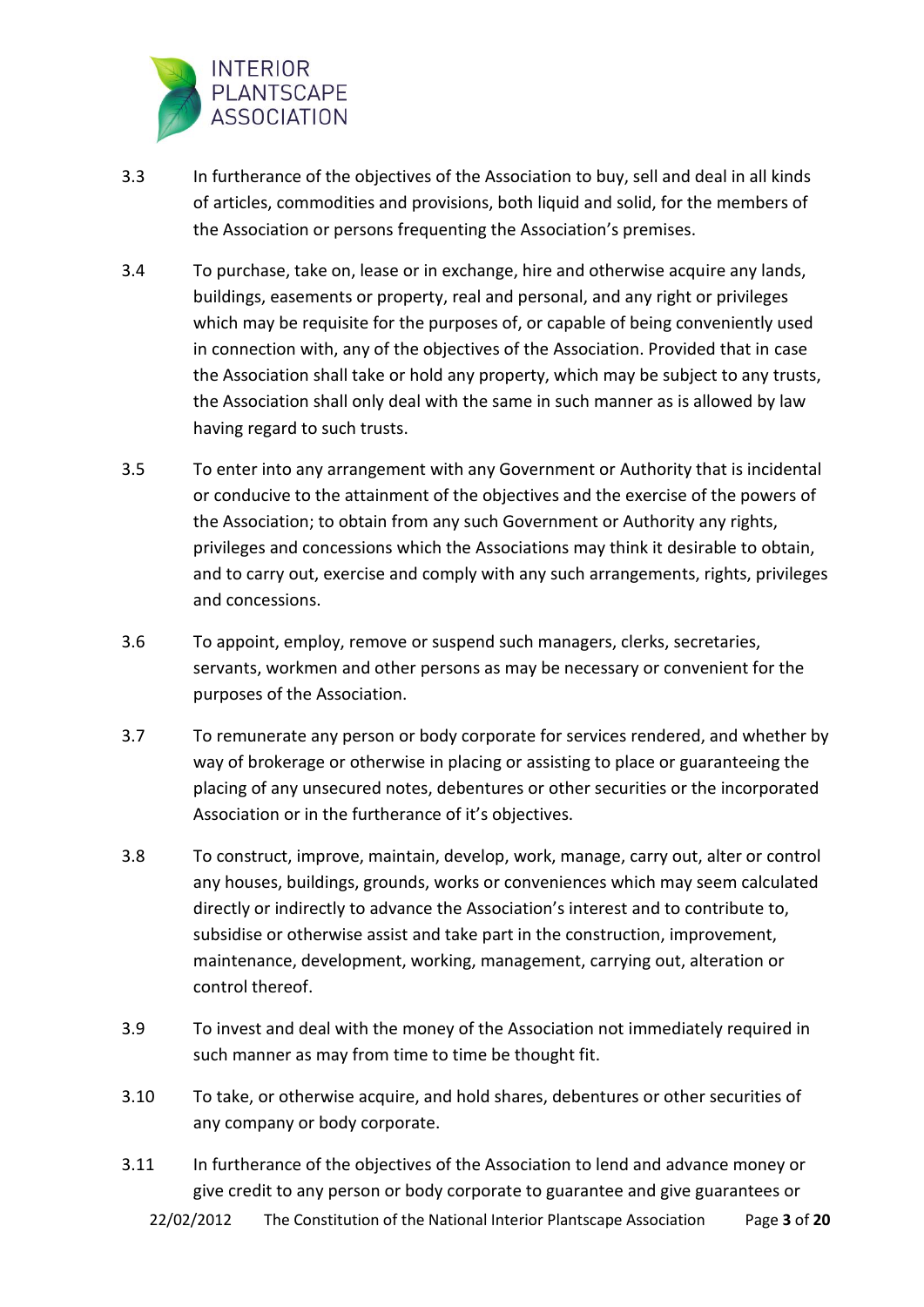

indemnity for the payment of money or the performances of contractual obligations by any person or body corporate, and otherwise to assist any person or body corporate.

- 3.12 To borrow or raise money either alone or jointly with any other person or legal entity in such manner as may be thought proper and whether upon fluctuating advance account or overdraft or otherwise, to represent or secure any moneys and further advances borrowed alone or with others as aforesaid by notes secured or unsecured, debentures or debenture stock perpetual or otherwise or by mortgage, charge, lien or other security upon the whole or any part of the incorporated Association's property or assets present or future and to purchase, redeem or payoff any such securities.
- 3.13 To draw, make, accept, endorse, discount, execute and issue promissory notes, bills of exchange, bills of loading and other negotiable or transferable instruments.
- 3.14 In furtherance of the objectives of the Association to sell, improve, manage, develop, exchange, lease, dispose of, turn to account or otherwise deal with all or any part of the property and rights of the Association
- 3.15 To take or hold mortgages, liens or changes, to secure payment of the purchase price, or any unpaid balance of the purchase price or any part of the Association's property of whatsoever kind sold by the Association, or any money due to the Association from purchasers and others.
- 3.16 To take any gift of property whether subject to any special trust or not, for any one or more of the objectives of the Association but subject always to the proviso in sub-rule (4).
- 3.17 To take steps by personal or written appeals, public meetings or otherwise as may from time to time be deemed expedient for the purpose of procuring contributions to be funds of the Association in the shape of donations, annual subscriptions or otherwise.
- 3.18 To print and publish any newspapers, periodicals, books or leaflets that the Association may think desirable for the promotion of its objectives;
- 3.19 In furtherance of the objectives of the Association to amalgamate with any one or more incorporated associations having objectives altogether or in part similar to those of the Association and which shall prohibit the distribution of its or their income and property among its members to an extent at least as great as that imposed upon the Association under or by virtue of rule 23 (10).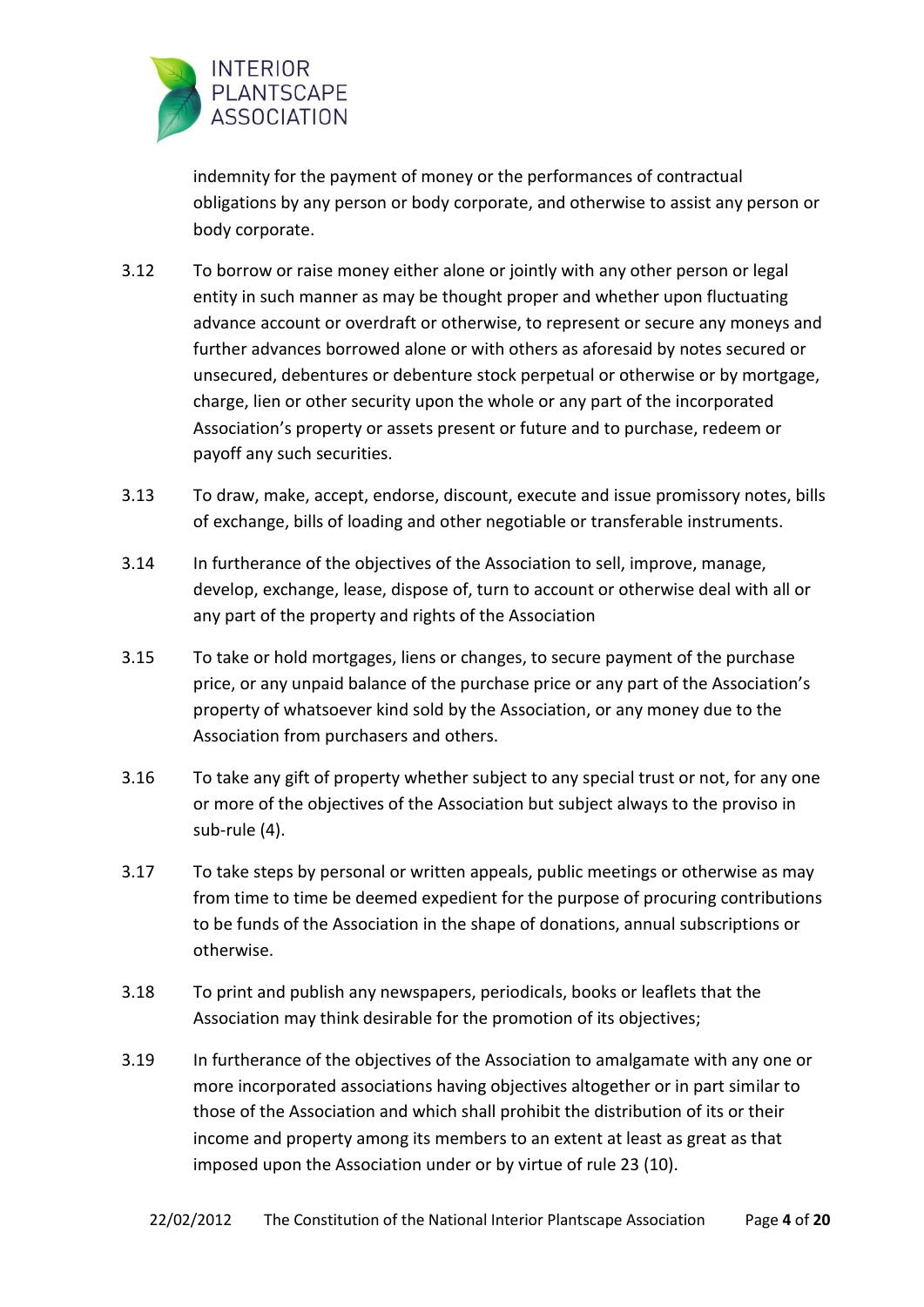

- 3.20 In furtherance of the objectives of the Association to purchase or otherwise acquire and undertake all or any part of the property, assets, liabilities and engagements of any one or more of the incorporated Associations with which the Association is authorized to amalgamate.
- 3.21 In furtherance of the objectives of the Association to transfer all or any part of the property, assets, liabilities and engagements of the Associations with any one or more of the incorporated Associations with which the Associations is authorized to amalgamate.
- 3.22 To make donations for patriotic, charitable or community purposes.
- 3.23 To transact any lawful business in aid of the Commonwealth of Australia in the prosecution of any war in which the Commonwealth of Australia is engaged.
- 3.24 To do all such other things as are incidental or conducive to the attainment of the objectives and the exercise of the powers of the Associations.

## 4 **CLASS OF MEMBERS:**

- 4.1 The membership of the Association shall consist of the following classes of members:
	- 4.1.1 **Ordinary Members** Any company, firm, partnership or individual which derives some or all of its income from Interior Plantscape and or its related industries
	- 4.1.2 **Honorary Members** Any individual who the Committee appoints in accordance with Clause 4.4
	- 4.1.3 **Life Members** Any individual who the Committee appoints in accordance with Clause 4.5
	- 4.1.4 **Associate Members** Any company, firm, partnership, individual, association, student or graduate that want to become a member and does not qualify for Ordinary Membership
	- 4.1.5 Classifications and conditions pertaining to each class of membership will be, as the members shall from time to time at any General Meeting so determine.
- 4.2 Only Ordinary, Honorary and Life members have voting rights at General Meetings.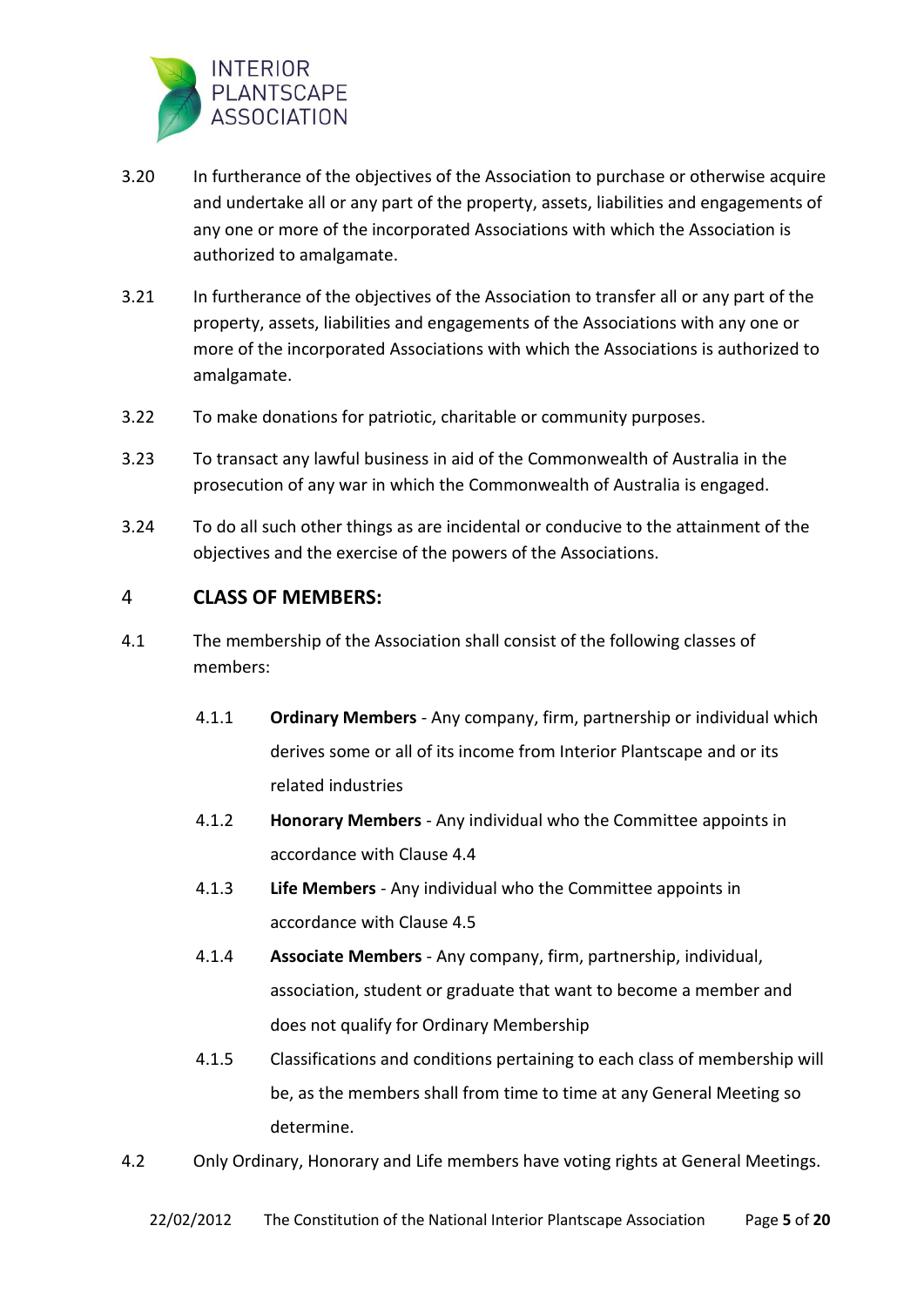

- 4.3 Every company, firm or partnership referred to in Clause 4.1.1 above shall nominate members of the company, firm or partnership or such body who shall, subject to the approval of the Committee, be deemed to be the representatives of the said company, firm or partnership or body.
- 4.4 The Committee may, in its sole discretion, appoint any person to be an Honorary Member of the Association and shall, in making such appointment, consider such special contribution as may have been made by that person to the Industry or the community in order to entitle them to honorary membership. The Committee may at any time, without giving any reason for so doing, cancel the membership of such Honorary Member.
- 4.5 The Committee may, upon a member establishing continuous membership for not less than twenty (20) years, appoint that member a Life Member of the Association.
- 4.6 There shall be no limit upon the membership of the classes set out in Clauses
- 4.7 4.1.1 and 4.1.3. The number of Honorary Members shall be limited to not more than twenty (20) at any one time.

## 5 **MEMBERSHIP:**

5.1 Any application for membership shall be made in writing, signed by the applicant and shall be in such form as the Management Committee from time to time prescribes.

## 6 **MEMBERSHIP FEES:**

- 6.1 The membership fees for each class of membership shall be such sum, as the members shall from time to time at any general meeting so determine.
- 6.2 The membership fees for each class of membership shall be payable at such time and in such manner as the Management Committee shall from time to time determine.

## 7 **ADMISSION AND REJECTION OF MEMBERS:**

- 7.1 At the next meeting of the Management Committee after the receipt of any application and the fee applicable for any class of membership, such application shall be considered by the Management Committee, who shall there upon determine upon the admission or rejection of the applicant.
- 7.2 Any applicant who receives a majority of the vote of the members of the Management Committee present at the meeting at which such application is being

22/02/2012 The Constitution of the National Interior Plantscape Association Page **6** of **20**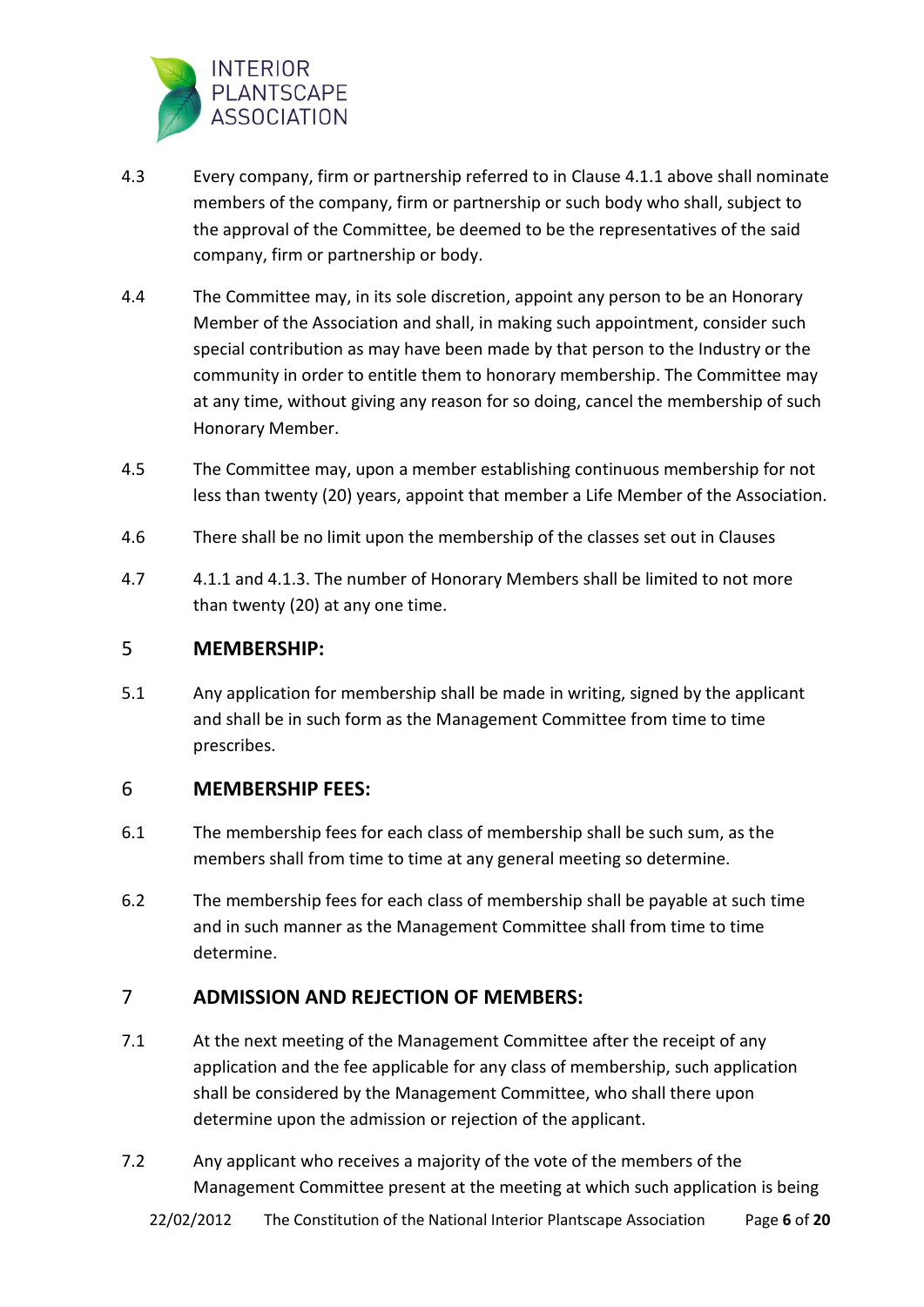

considered shall be accepted as a member to the class of membership as determined by the Management Committee.

7.3 Upon the acceptance or rejection of an application for any class of membership the Secretary shall forthwith give the applicant notice in writing of such acceptance or rejection.

> Upon acceptance of a person as a member of the Associations, the member is deemed to have agreed to comply with the Association's Code of Ethics, which provides as follows:

- 7.3.1 To uphold the aims and objectives of the Association encouraging a spirit of harmony and co-operation with my fellow members and to promote and support the policies and principles of our Association.
- 7.3.2 To enhance and foster the professional and ethical practice in the rendering of my services to bring honour and dignity to the Interior Plantscape Industry.
- 7.3.3 To maintain the highest standard of honesty and integrity to my clients and fellow members.
- 7.3.4 To encourage educational development and training and the research into new methods and techniques and improve the quality of the workmanship.
- 7.3.5 To strenuously work for preservation of my Industry to stimulate the free enterprise system and assist in the framing of legislation proposals for the sustainable benefit of my Industry and those we serve.
- 7.3.6 I assume these responsibilities freely and mindful of my obligations to serve the Association and thus enrich the overall industry through dedication and service.

## 8 **TERMINATION OF MEMBERSHIP**

8.1 A member may resign from the Association at any time by giving notice in writing to the Secretary. Such resignation shall take effect at the time such notice is received by the Secretary unless a later date is specified in the notice when it shall take effect on that later date.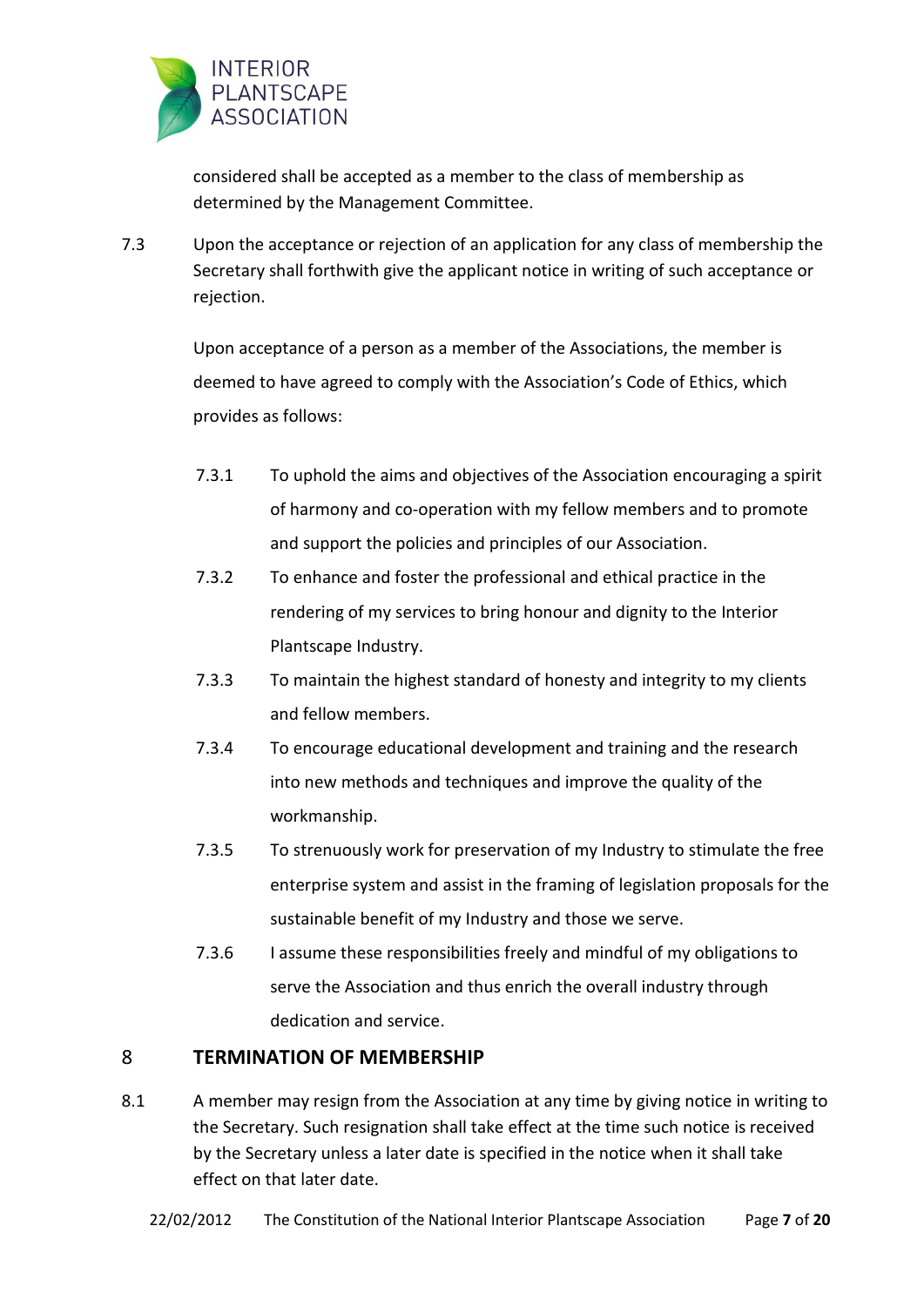

- 8.2 If a member:
	- 8.2.1 Is convicted of an indictable offence; or
	- 8.2.2 Fails to comply with any of the provisions of these Rules; or
	- 8.2.3 Has membership fees in arrears for a period of two months or more; or
	- 8.2.4 Conducts himself/herself in a manner considered to be injurious or prejudicial to the character or interests of the Association or
	- 8.2.5 Consistently breaches the Association's Code of Ethics.
	- 8.2.6 The Management Committee shall consider whether his or her membership shall be terminated.
- 8.3 The member concerned shall be given a full and fair opportunity of presenting his case and if the Management Committee resolves to terminate his membership, it shall instruct the secretary to advise the member in writing accordingly.
- 8.4 Upon the termination of membership, and subject to the provisions of Clause 9 herein, the terminated member shall immediately cease to advertise any association with, or membership of, this Association.

#### 9 **APPEAL AGAINST REJECTION OR TERMINATION OF MEMBERSHIP:**

- 9.1 A person whose application for membership has been rejected or whose membership has been terminated may within one month of receiving written notification thereof, lodge with the Secretary written notice of his/her intention to appeal against the decision of the Management Committee.
- 9.2 9.2 Upon receipt of a notification if intention to appeal against rejection or termination of membership the Secretary shall convene, within three months of the date of receipt by him of such notice, a general meeting to determine the appeal. At any such meeting the applicant shall be given the opportunity to fully present his/her case and the Management Committee or those members thereof who rejected the application for membership or terminated the membership subsequently shall likewise have the opportunity of presenting its or their case. The appeal shall be determined by the vote of the members present at such meetings.
- 9.3 9.3 Where a person, whose application is rejected, does not appeal against the decision of the Management Committee within the time prescribed by these Rules or so appeals but the appeal is unsuccessful, the Secretary shall forthwith refund the amount of any fee paid.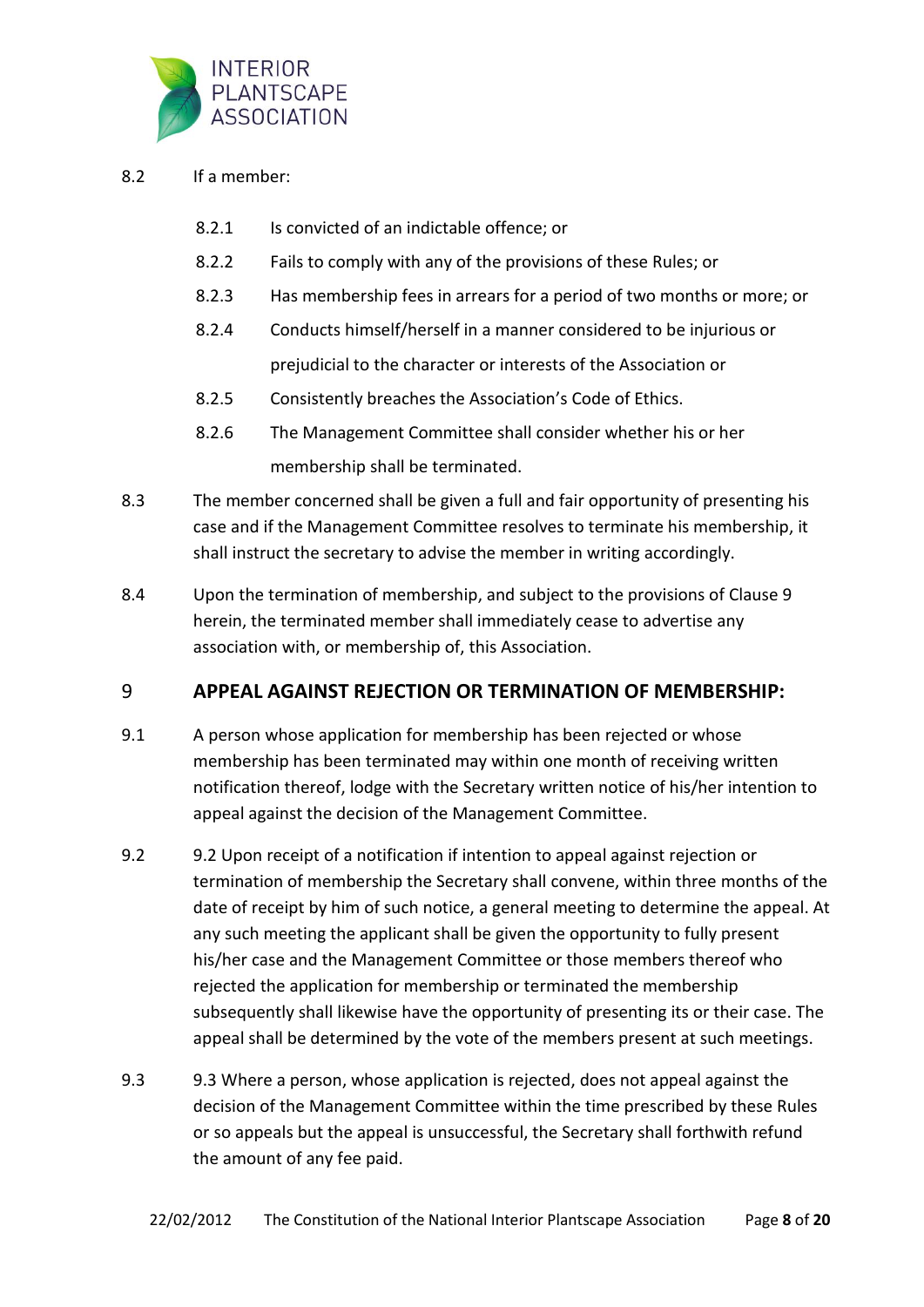

## 10 **REGISTER OF MEMBERS:**

- 10.1 The Management Committee shall cause a Register to be kept in which shall be entered the names and residential and/or registered addressed of all persons, firms and companies admitted to membership of the Association and the dates of their admission.
- 10.2 Particulars shall also be entered into the register of deaths, resignations, terminations and reinstatements of membership or any further particulars as the Management Committee or the Members at any General Meeting may require from time to time.
- 10.3 The Register shall be open for inspection at all reasonable times by any member who previously applies to the Secretary for such inspection.

## 11 **MEMBERSHIP OF MANAGEMENT COMMITTEE:**

- 11.1 The Management Committee of the Association shall consist of a President; Vice President, Secretary, Treasurer and other members as the members of the Association at any General Meeting may from time to time elect or appoint.
- 11.2 At the Annual General Meeting of the Association, all the members of the Management Committee for the time being shall retire from office, but shall be eligible upon nomination for re-election.
- 11.3 The election of officers and other members of the Management Committee shall take place in the following manner:-
	- 11.3.1 Any two members of the Association shall be at liberty to nominate any other member to serve as an officer or other member of the Management Committee.
	- 11.3.2 The nomination, which shall be in writing and signed by the member and his proposer and seconder, shall be lodged with the Secretary at least fourteen days before the Annual General Meeting at which the election is to take place.
	- 11.3.3 Balloting lists shall be prepared (if necessary) containing the names of the candidates in alphabetical order, and each member present at the Annual General Meeting Shall be entitled to vote for any number of such candidates not exceeding the number of vacancies.
	- 22/02/2012 The Constitution of the National Interior Plantscape Association Page **9** of **20**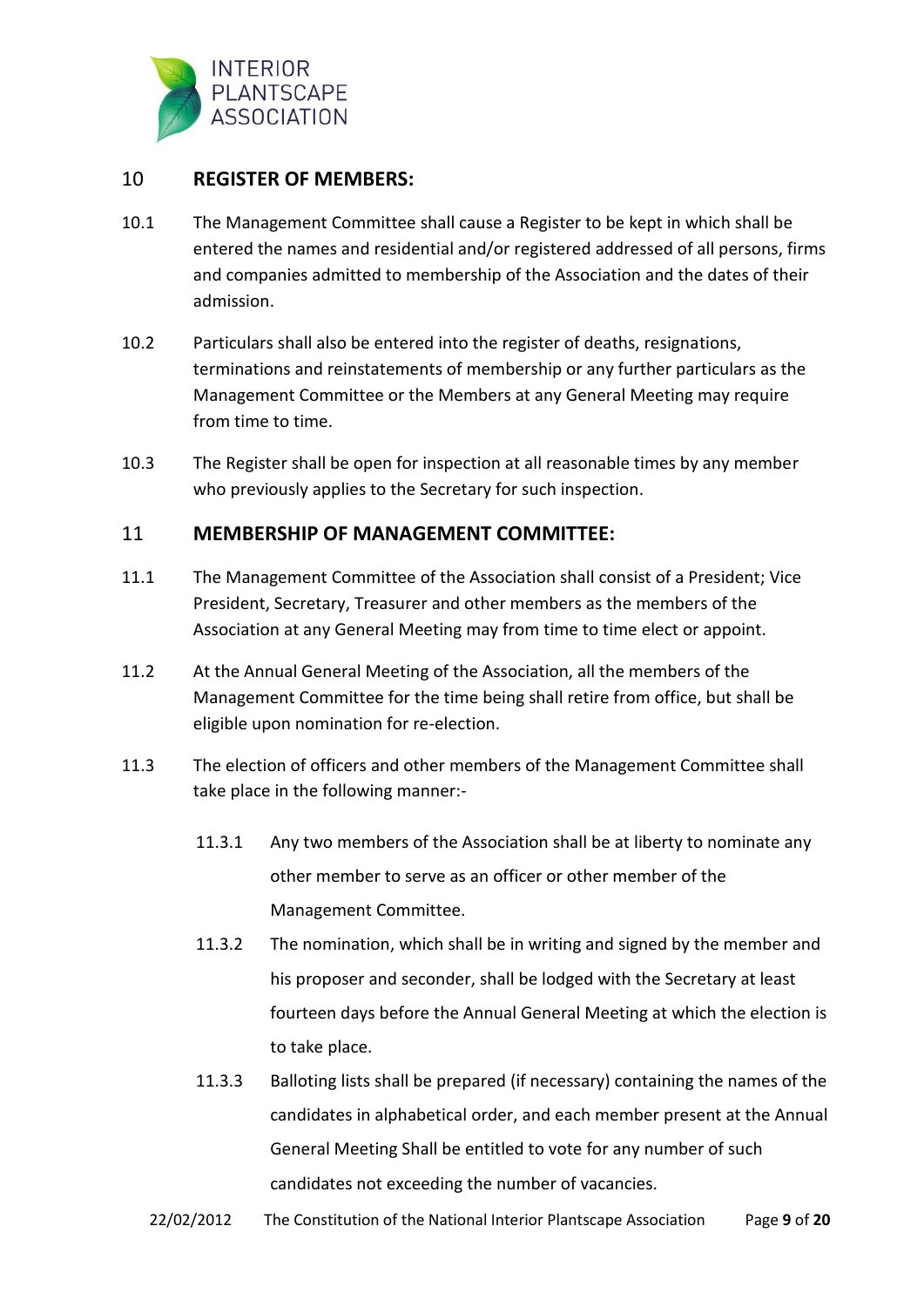

- 11.3.4 Should, at the commencement of such meeting, there be an insufficient number of candidates nominated, nominations may be taken from the floor of the meeting.
- 11.4 Sub-Committees shall be formed at the Management Committee's discretion.

#### 12 **RESIGNATION FROM MANAGEMENT COMMITTEE:**

12.1 Any member of the Management Committee may resign from membership of the Management Committee at any time giving notice in writing to the Secretary, but such resignation shall take effect at the time such notice is received by the Secretary unless a later date is specified in the notice when it shall take effect on that later date, or such member may be removed from office at a General Meeting of the Association where that member shall be given the opportunity to fully present his case. The question of removal shall be determined by the vote of the members present at such a General Meeting.

## 13 **VACANCIES OF MANAGEMENT COMMITTEE:**

- 13.1 The Management Committee shall have power at any time to appoint any member of the Association to fill any casual vacancy on the Management committee until the next Annual General Meeting.
- 13.2 The continuing members of the Management Committee may act not with standing any casual vacancy in the Management Committee. But if their number is reduced below the number fixed by or pursuant to those rules as the necessary quorum of the Management Committee, the continuing member or members may act for the purpose of increasing the number of members of the Management Committee to that number or for summoning a General Meeting of the Association, but for no other purpose.

#### 14 **FUNCTIONS OF THE MANAGEMENT COMMITTEE:**

- 14.1 Except as otherwise provided by these rules and subject to resolution of the members of the Association carried at any General Meeting the Management Committee:
	- 14.1.1 Shall have the general control and management of the administration of the affairs, property and funds of the Associations; and
	- 14.1.2 Shall have authority to interpret the meaning of these Rules and any matter relating to the Association upon which these Rules are silent.
	- 22/02/2012 The Constitution of the National Interior Plantscape Association Page **10** of **20**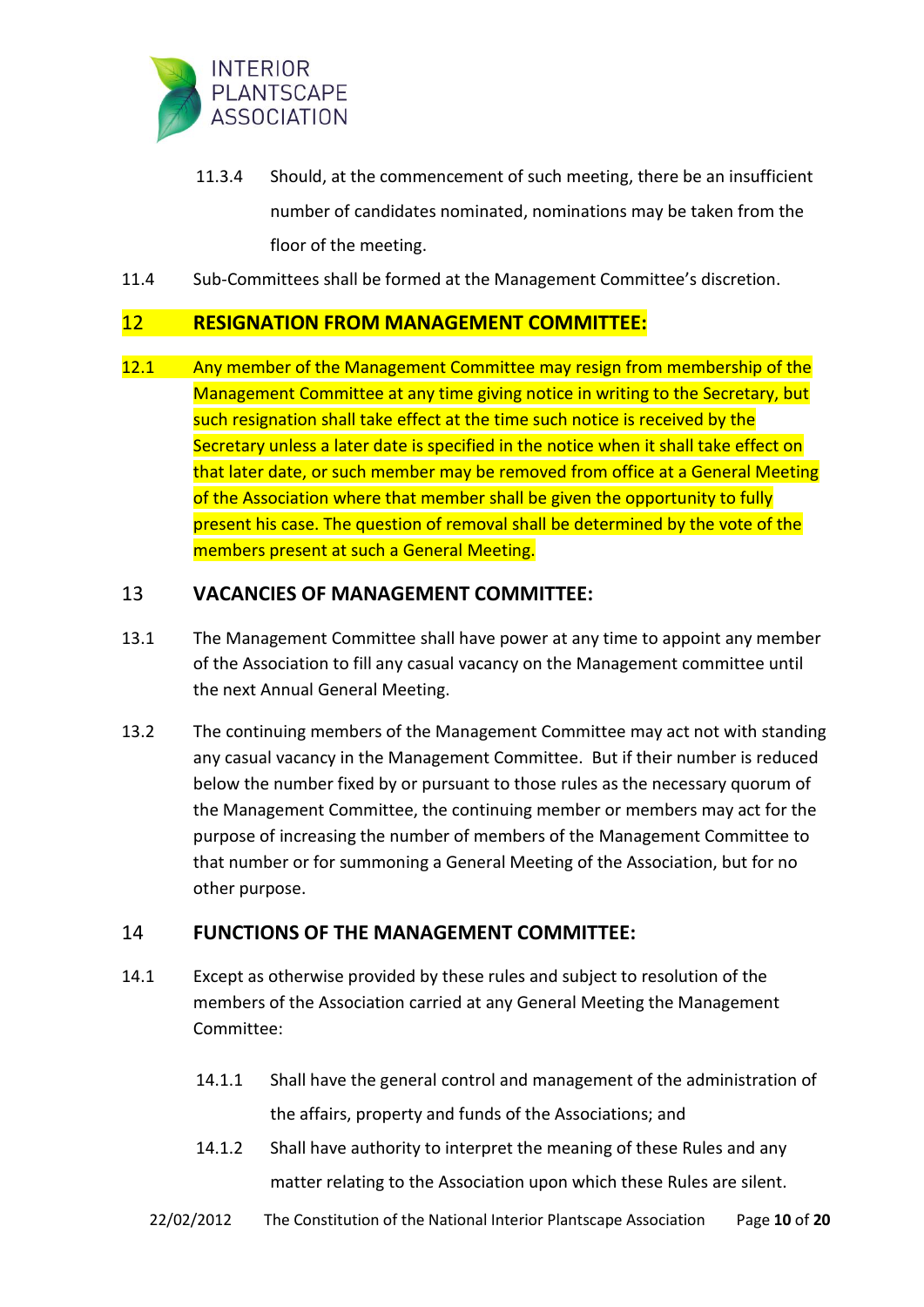

- 14.2 The management committee may exercise all the powers of the Association:-
	- 14.2.1 To borrow or raise or secure the payment of money in such manner as the members of the Association may think fit and secure the same or payment or performance of any debt, liability, contract, guarantee or other engagement incurred or to be entered into by the Association in any way and in particular by the issue of debentures, perpetual or otherwise, charged upon all or any of the Association's property both present and future, and to purchase, redeem or pay off any such securities.
	- 14.2.2 To borrow money from members at a rate of interest not exceeding interest at the rate for the time being charged by bankers in Brisbane or overdrawn accounts on money lent whether the term of the loan be short or long, and to mortgage or charge it's property or any part thereof and to issue debentures and other securities, whether outright or as security for any debt, liability or obligation of the Association and to provide and pay off any such securities; and
	- 14.2.3 To invest in such manner as the members of the Associations may from time to time determine.

#### 15 **MEETINGS OF MANAGEMENT COMMITTEE:**

- 15.1 The Management Committee shall meet at least once every three calendar months to exercise its function.
- 15.2 A special meeting of the Management Committee shall be convened by the Secretary on the requisition in writing signed by not less than one-third of the members of the Management Committee, which requisition shall clearly state the reasons why such a special meeting is being convened and the nature of the business to be to be transacted thereat.
- 15.3 At every meeting of the Management Committee a "simple majority" of a number equal to the number of members elected and/or appointed to the Management Committee as at the close of the last General Meeting of the members, shall constitute a quorum.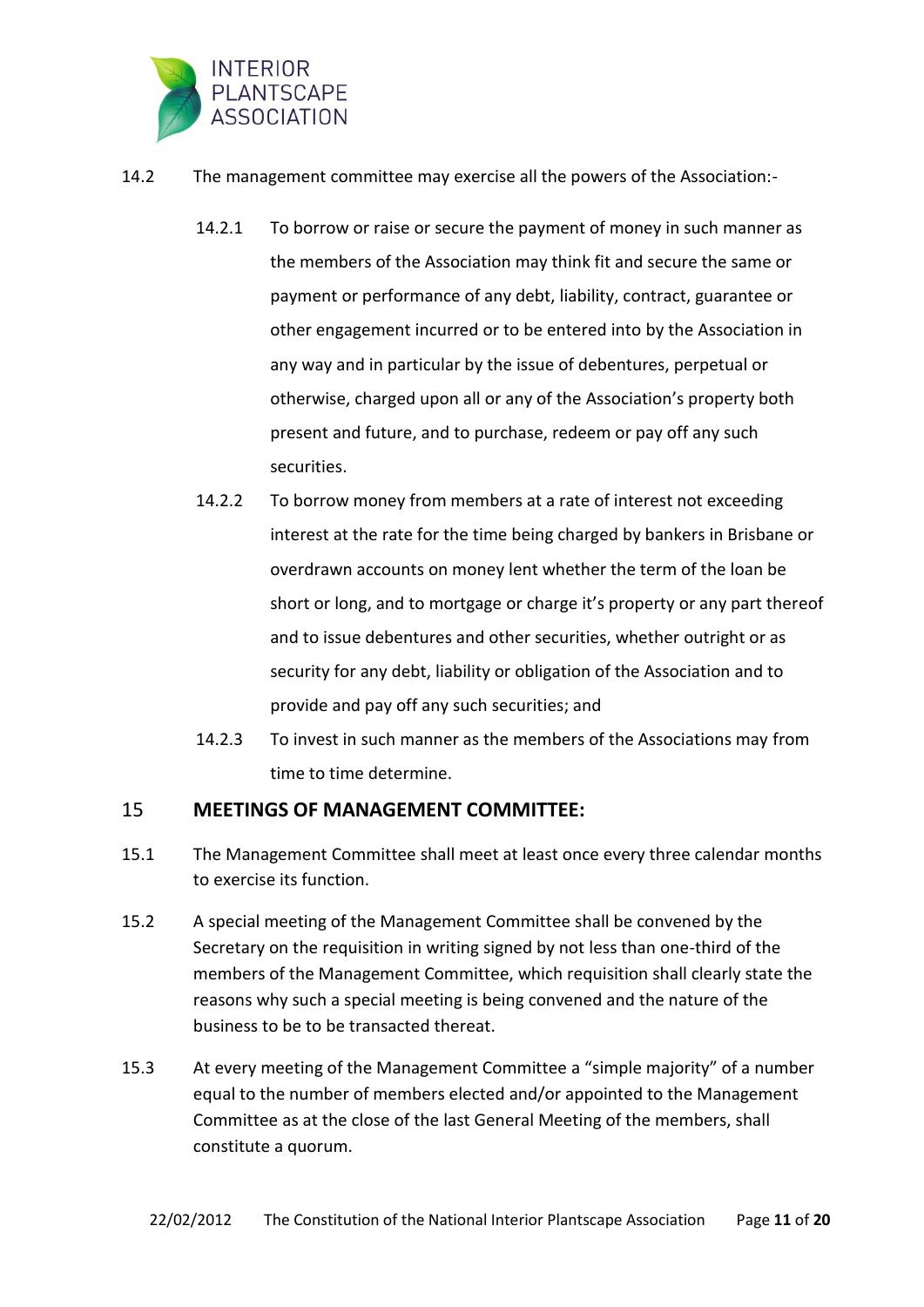

- 15.4 Subject as previously provided in this rule, the Management Committee may meet together and regulate its proceedings, as it thinks fit. Provided that questions arising at any meeting of the Management Committee shall be decided by a majority of votes and in the case of equality of votes, the question shall be deemed to be decided in the negative.
- 15.5 A member of the Management Committee shall not vote in respect of any contract or proposed contract with the Association in which he is interested, or any matter arising thereat, and if he does so vote his vote shall not be counted.
- 15.6 Not less than fourteen days notice shall be given by the Secretary to members of the Management Committee of any special meeting of the Management Committee. Such notice shall clearly state the nature of the business to be discussed thereat.
- 15.7 The President shall preside as chairperson at every meeting of the management committee, or if there is no President, or at any meeting he is not present within 10 minutes after the time appointed for holding the meeting, the Vice President shall be Chairperson or if the Vice President is not present at the then the members may choose one of their number to be Chairperson of the meeting.
- 15.8 If within half an hour from the time appointed for the commencement of a Management Committee meeting a quorum is not present, the meeting, if convened upon the requisition of members of the Management Committee, shall lapse. In any other case it shall stand adjourned to the same day in the next week at the same time and place, or to such other day and at such other time and place as the Management Committee may determine, and if at the adjourned meeting a quorum is not present within half an hour from the time appointed for the meeting, the meeting shall lapse.

#### 16 **SUB-COMMITTEES:**

- 16.1 The Management Committee may delegate any of its powers to a Sub-Committee consisting of such members of the Association as the Management Committee thinks fit. Any Sub-Committee so formed shall in the exercise of the powers so delegated conform to any regulations that may be imposed on it by the Management Committee.
- 16.2 The Sub-Committee may elect a Chairperson of its meetings. If no such Chairperson is elected, or if any meeting the Chairperson is not present within ten minutes after the time appointed for holding the meeting, the members present may choose one of their number to be Chairperson of the meeting.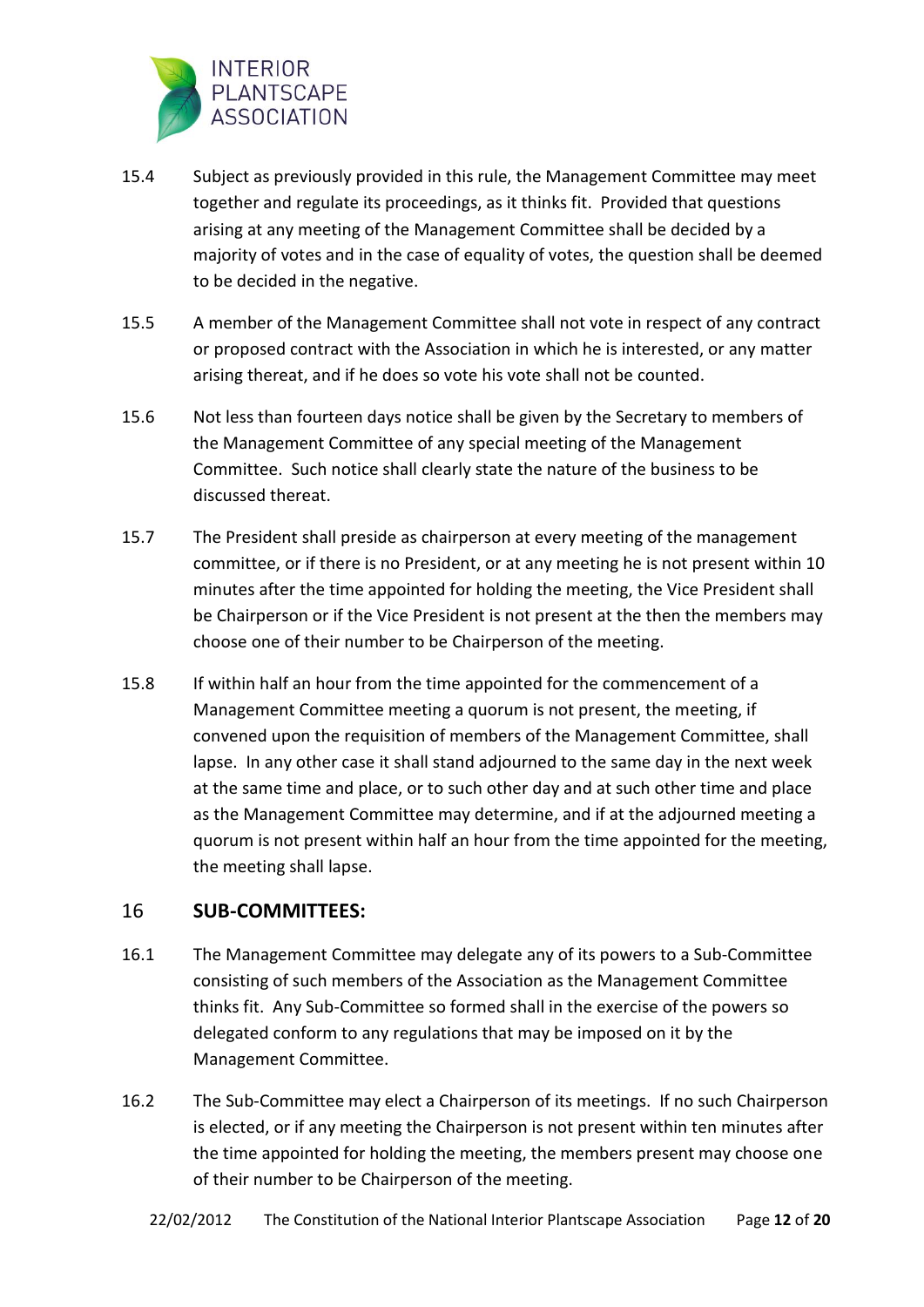

16.3 A Sub-Committee may meet and adjourn, as it thinks proper. Questions arising at any meeting shall be determined by a majority of votes of the members present and, in the case of an equality of votes, the question shall be deemed to be decided in the negative.

## 17 **VALIDITY OF ACTIONS:**

17.1 All acts done by any meeting of the Management Committee or of a Sub-Committee or by any person acting as a member of the Management Committee shall, notwithstanding that it is afterwards discovered that there was some defect in the appointment of any such member of the Management Committee or any of them were disqualified, be as valid as if every such person had been duly appointed and was qualified to be a member of the Management Committee.

## 18 **RESOLUTIONS:**

18.1 A resolution in writing signed by all the members of the Management Committee for the time being entitled to receive notice of a meeting of the Management Committee shall be valid and effectual as if it had been passed at a meeting of the Management Committee duly convened and held. Any such resolution may consist of several documents in like form; each signed by one or more members of the Management Committee.

#### 19 **ANNUAL GENERAL OR GENERAL MEETINGS:**

- 19.1 The first General Meeting shall be held at such time and at such place as the Management Committee may determine.
- 19.2 The Annual General Meeting shall be held within three months of the close of the financial year.
- 19.3 The business to be transacted at every Annual General Meeting shall be:-
	- 19.3.1 the receiving of the Management Committee's report and the statement of income and expenditure, assets and liabilities and mortgages, charges and securities affecting the property of the Association for the preceding financial year;
	- 19.3.2 the receiving of the auditor's report upon the books and accounts for the preceding financial year;
	- 19.3.3 the election of members of the Management Committee; and
	- 22/02/2012 The Constitution of the National Interior Plantscape Association Page **13** of **20**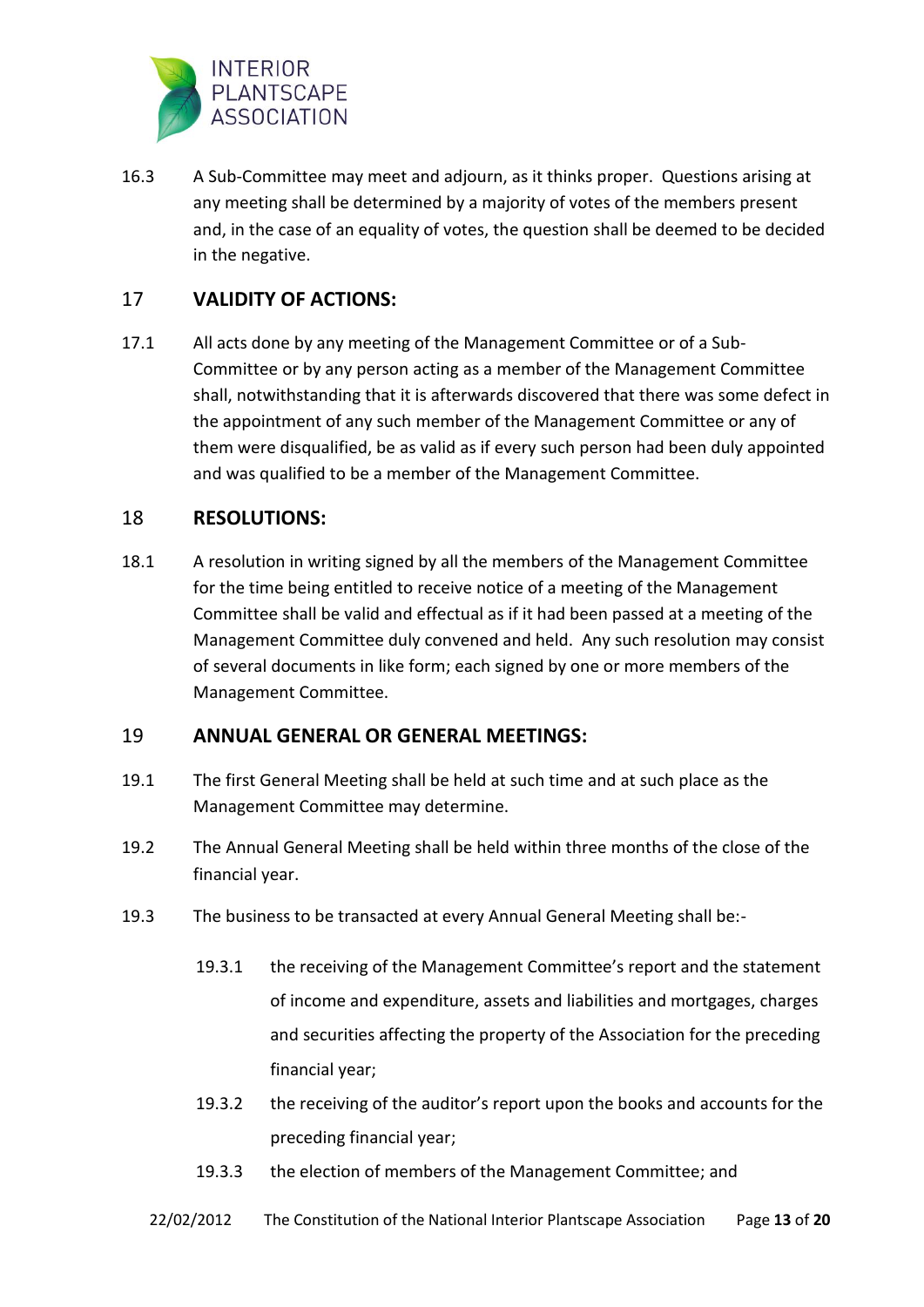

- 19.3.4 the appointment of an auditor.
- 19.4 The secretary shall convene a special general meeting:-
	- 19.4.1 when directed to do so by the Management Committee; or
	- 19.4.2 on the requisition in writing signed by not less than one-third of the members presently on the Management Committee or not less than the number of ordinary members of the Association which equals double the number of members presently on the Management Committee plus one. Such requisition shall clearly state the reasons why such a special General Meeting is being convened and the nature of the business to be transacted thereat; or
	- 19.4.3 on being given a notice in writing of an intention to appeal against the decision of the Management Committee to reject an application or membership of any person.
- 19.5 At any General Meeting the number of members required to constitute a quorum shall be the number of members presently on the Management Committee plus one.
- 19.6 No business shall be transacted at any General Meeting unless a quorum of members is present at the time when the meeting proceeds to business. For the purposes of this rule "member" includes a person attending as a proxy or as representing a corporation which is a member.
- 19.7 If within half an hour from the time appointed for the commencement of a General Meeting a quorum is not present the meeting, if convened upon, the requisition of members of the Management Committee or the Association, shall lapse. In any other case it shall stand adjourned to the same day in the next week at the same time and place, or to such other day at such other time and place as the Management Committee may determine, and if at the adjourned meeting a quorum is not present within half an hour from the time appointed for the meeting, the ordinary members present shall be a quorum.
- 19.8 The Chairperson may, with the consent of any meeting at which a quorum is present (and shall if so directed by the meeting), adjourn the meeting from time to time and from place to place, but no business shall be transacted at any adjourned meeting other than the business left unfinished at the meeting from which the thirty days or more, notice of the adjourned meeting shall be given as in the case of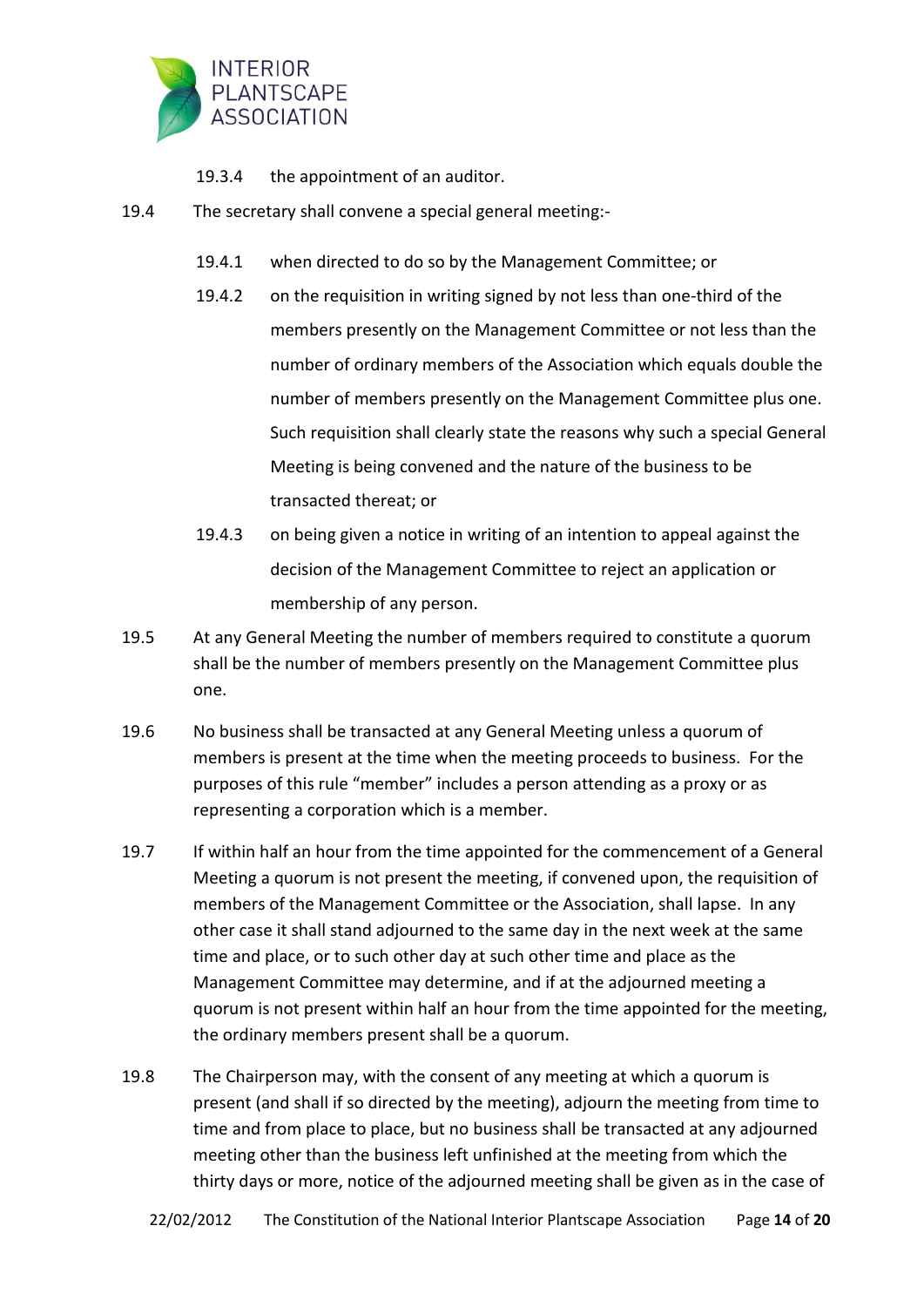

an original meeting. Save as aforesaid it shall not be necessary to give any notice of an adjournment or of the business to be transacted at an adjourned meeting.

- 19.9 The Secretary shall convene all General Meetings of the Association by giving not less than fourteen days notice of any such meeting to the members of the Association.
- 19.10 The Management Committee shall determine the manner by which such notice shall be given. Provided that notice of any meeting convened for the purpose of hearing and determining the appeal of a member against the rejection or termination of his membership by the Management Committee, shall be given in writing. Notice of a General Meeting shall be given in writing. Notice of a General Meeting shall clearly state the nature of the business to be discussed thereat.
- 19.11 Unless otherwise provided by these rules, at every General Meeting:-
	- 19.11.1 the President shall preside as Chairperson, or if there is no President, or if he is not present within fifteen minutes after the time appointed for the holding of the meeting or is unwilling to act, the Vice-President shall be the Chairperson or if the Vice-President is not present or is unwilling to act then the members present shall elect one of their number to be Chairperson of the meeting;
	- 19.11.2 the Chairperson shall maintain order and conduct the meeting in a proper and orderly manner;
	- 19.11.3 every question, matter or resolution shall be decided by a majority of votes of the ordinary members present;
	- 19.11.4 every ordinary member present shall be entitled to one vote and in the case of an equality of votes the Chairperson shall have a second or casting vote. Provided that no member shall be entitled to vote at any General Meeting if his annual subscription is more than one month in arrears at the date of the meeting;
	- 19.11.5 voting shall be by show of hands or a division of members, unless not less than one-fifth of the members' present demand a ballot, in which event there shall be a secret ballot. The Chairperson shall appoint two members to conduct the secret ballot in such manner as he shall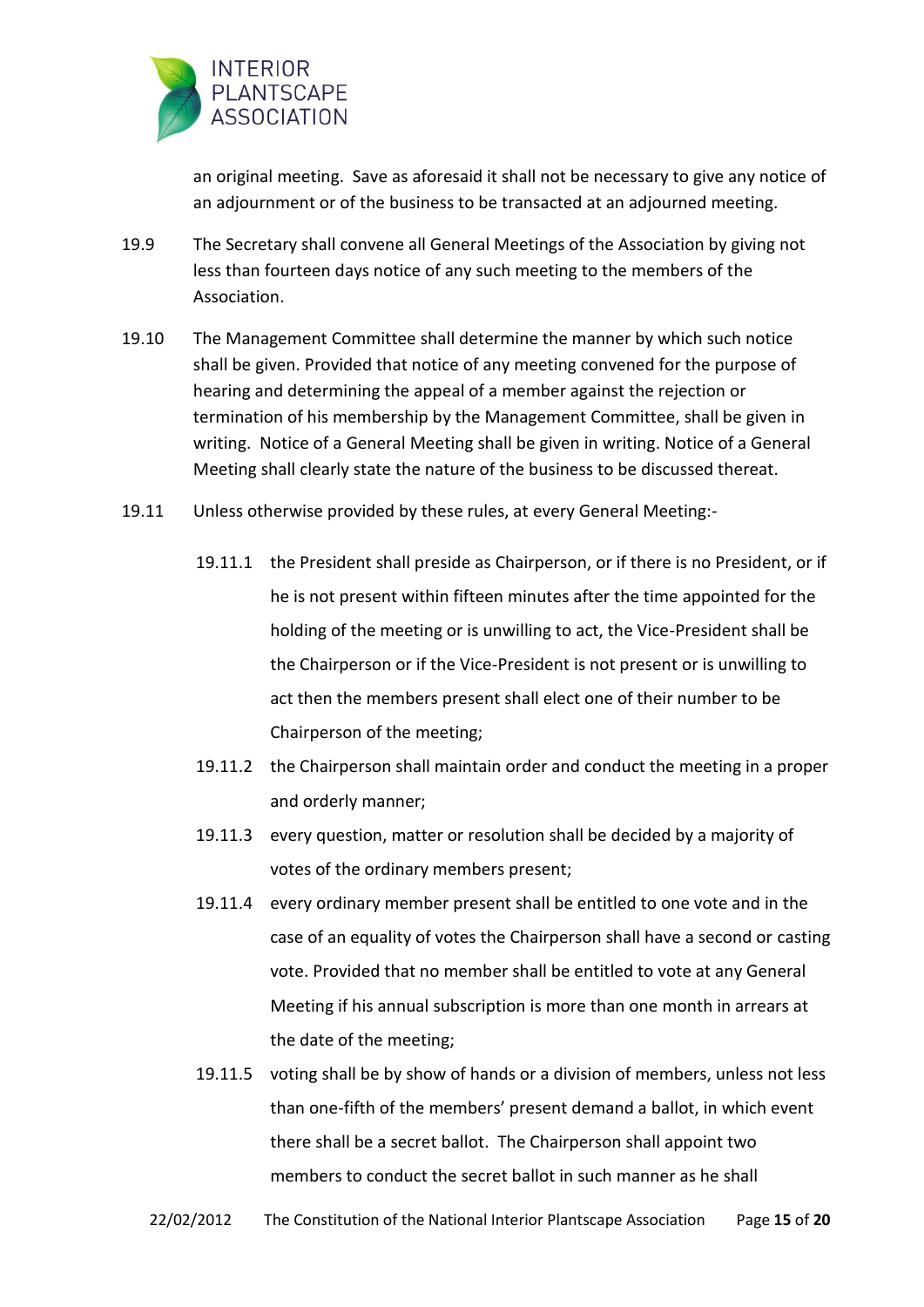

determine and the result of the ballot as declared by the Chairperson shall be deemed to be the resolution of the meeting at which the ballot is demanded;

- 19.11.6 an ordinary member may vote in person or by proxy or by attorney and on a show of hands every person present who is a member or a representative of an ordinary member shall have one vote and in a secret ballot every ordinary member present in person or by proxy or by attorney or other duly authorised representative shall have one vote;
- 19.11.7 the instrument appointing a proxy shall be in writing, in the common or usual form, under the hand of the appointer or of his attorney duly authorised in writing or, if the appointer is a corporation, either under seal or under the hand of an officer or attorney duly authorised. A proxy may, but need not be, a member of the Association. The instrument appointing a proxy shall be deemed to confer authority to demand or join in demanding a secret ballot.
- 19.11.8 where it is desired to afford ordinary members an opportunity of voting for or against a resolution the instrument appointing a proxy shall be in the following form or a form as near thereto as circumstances permit:-

# **ASSOCIATION**

I ,………………………………….. of ………………………………………………….,

being a member of the above named Association, hereby appoint

……………………………………of…………………………………………………..,

or failing him,

……………………………………of…………………………………………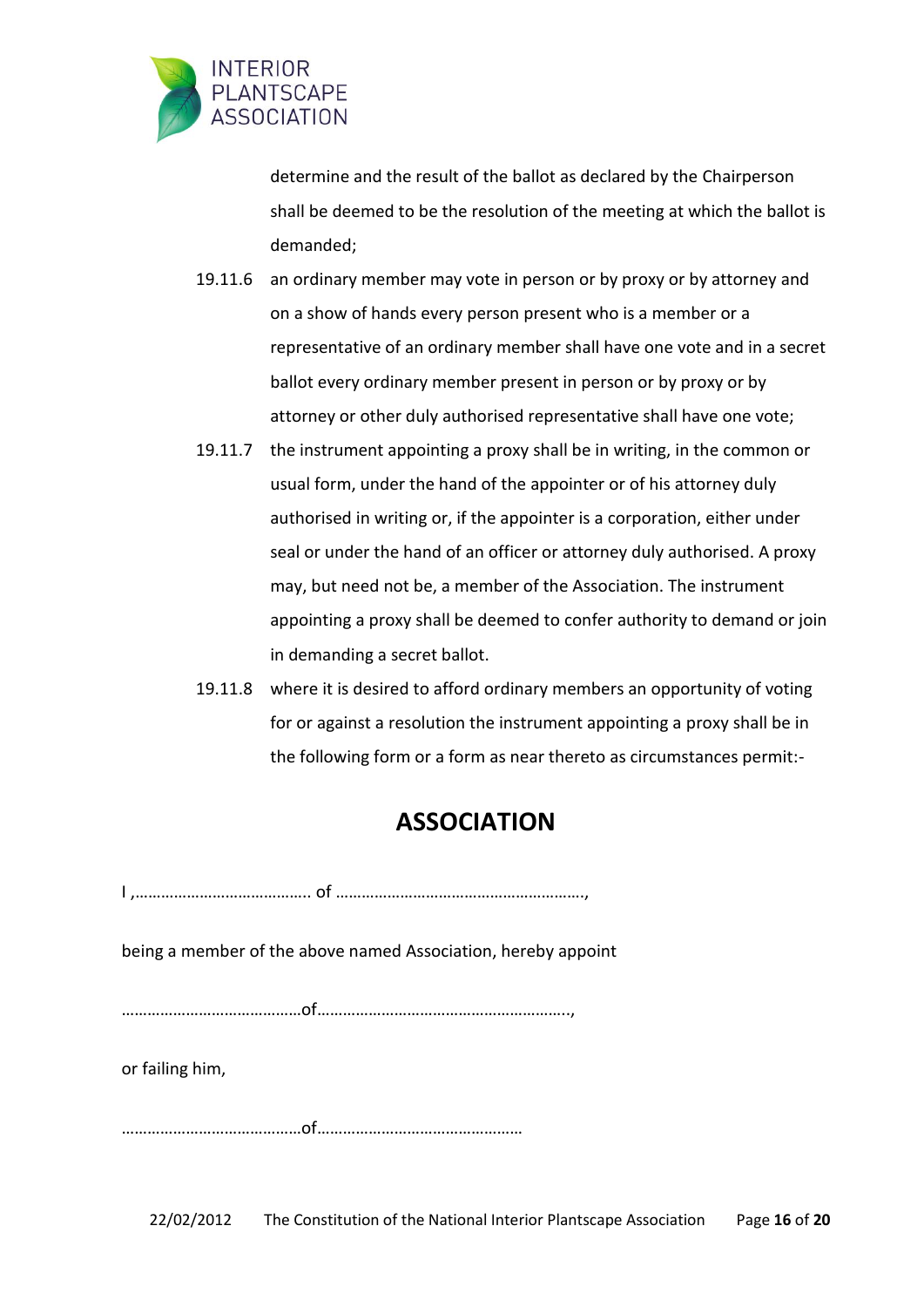

as my proxy to vote for me on my behalf at the (annual) General Meeting of the Association, to be held on the day of 20 , and at any adjournment thereof.

Signed this day of 20

Signature: \_\_\_\_\_\_\_\_\_\_\_\_\_\_\_\_\_\_\_\_\_\_\_\_\_\_\_\_\_\_\_\_ This form to be used in favour of/against

the resolution.

(Strike out whichever is not desired). (Unless otherwise instructed the proxy may vote, as he thinks fit).

**oooOooo**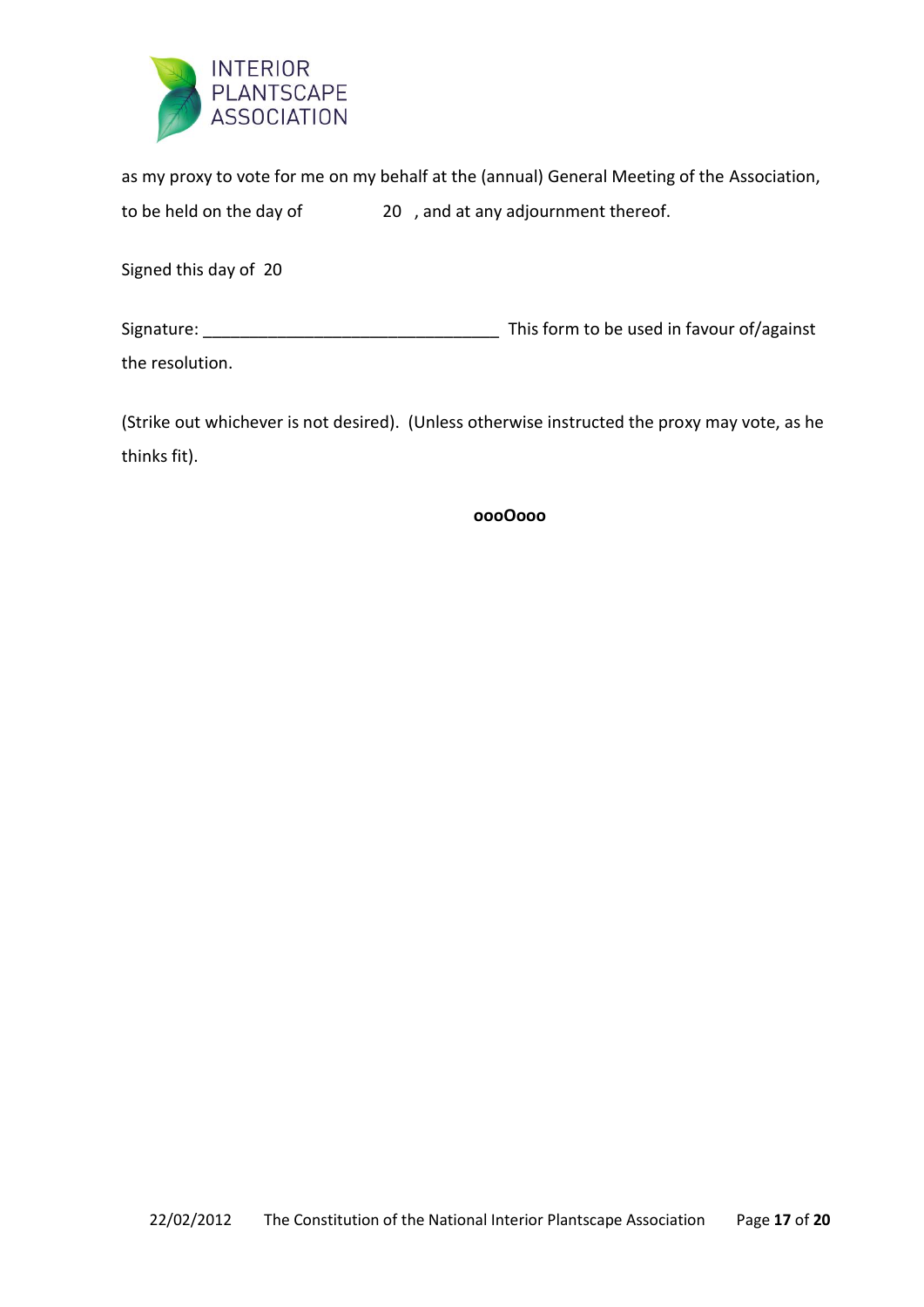

- 19.11.9 the instrument appointing a proxy shall be deposited with the Secretary prior to the commencement of any meeting or adjourned meeting at which the person named in the instrument proposes to vote; and
- 19.11.10 the Secretary shall cause full and accurate minutes of all questions, matters, resolutions and other proceedings of every Management Committee meeting and General Meeting to be entered in a book to be open for inspection at all reasonable times by any financial ordinary member who previously applies to the secretary for that inspection. For the purposes of ensuring the accuracy of the recording of such minutes, the minutes of every Management Committee meeting shall be signed by the Chairperson of that meeting or the Chairperson of the next succeeding Management Committee meeting verifying their accuracy. Similarly, the minutes of every General Meeting or the Chairperson of the next succeeding General Meeting. Provided that the minutes of any Annual General Meeting or the Chairperson of that meeting or the Chairperson of the next succeeding General Meeting or Annual General Meeting.

#### 20 **BY-LAWS:**

20.1 The Management Committee may from time to time make, amend or repeal bylaws, not inconsistent with these Rules, for the internal management of the Association and any by-law may be set aside by a general meeting of members.

#### 21 **ALTERATION OF RULES:**

21.1 Subject to the provisions of the Associations Incorporations Act, these Rules may be amended, rescinded or added to from time to time by a special resolution carried at any General Meeting; provided that no such amendment, rescission or addition shall be valid unless the same shall have been previously submitted to and approved by the Director-General, Department of Justice, Brisbane.

#### 22 **COMMON SEAL:**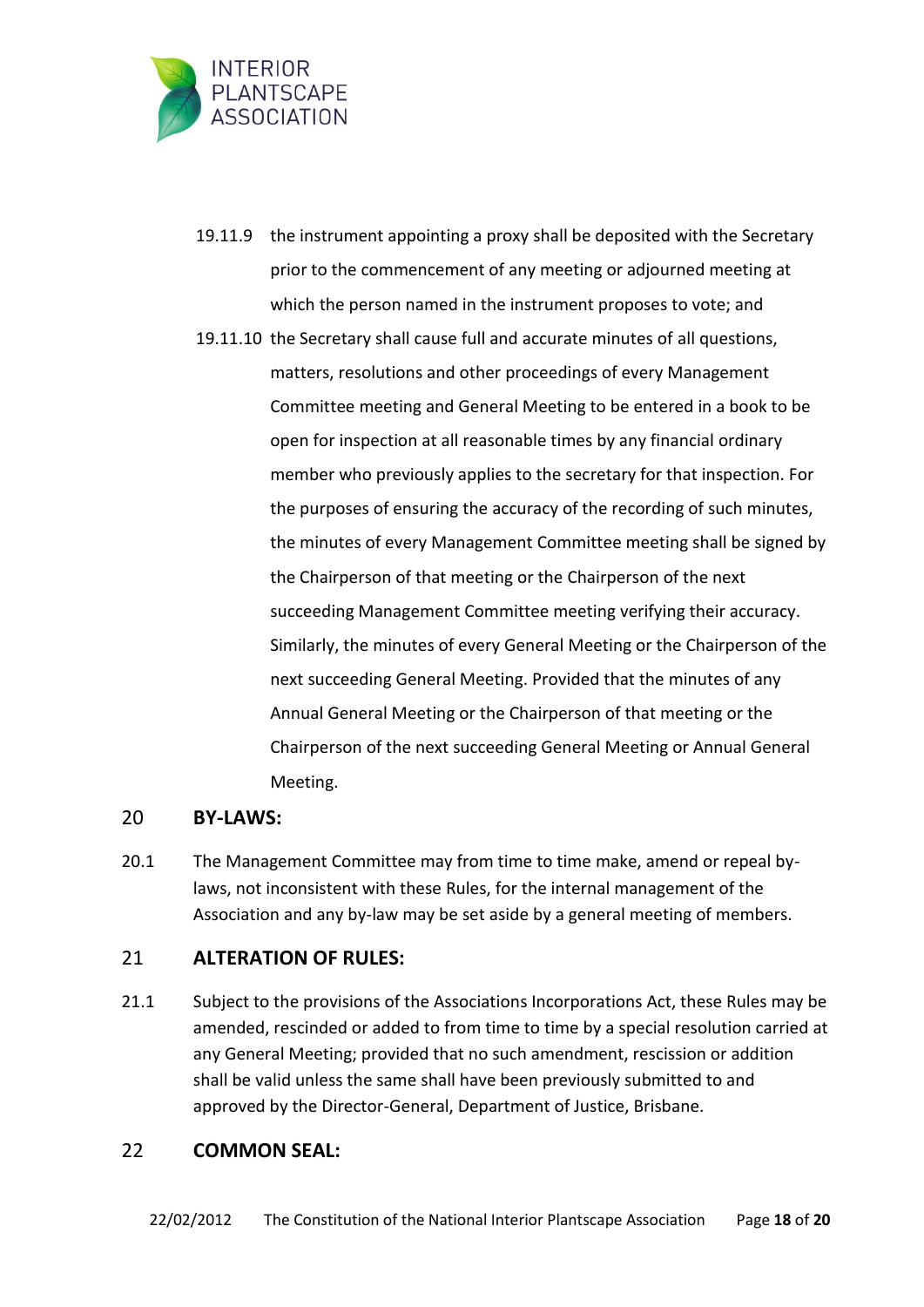

22.1 The Management Committee shall provide for a Common Seal and for its safe custody. The common Seal shall only be used by the authority of the Management Committee and every instrument to which the seal is affixed shall be signed by a member of the Management Committee and shall be countersigned by the Secretary or by a second member of the Management Committee for the purpose.

## 23 **FUNDS AND ACCOUNT:**

- 23.1 The funds of the Association shall be banked in the name of the Association in such a bank as the Management Committee may from time to time direct.
- 23.2 Proper books and accounts shall be kept and maintained either in written or printed form in the English language showing correctly the financial affairs of the Association and the particulars usually shown in the books of a like nature.
- 23.3 All moneys shall be banked as soon as practicable after receipt thereof.
- 23.4 All amounts of twenty dollars or over shall be paid by cheques signed by any two of the President, Secretary, Treasurer or other member authorised from time to time by the Management Committee.
- 23.5 Cheques shall be crossed "not negotiable" except those in payment of wages, allowances or petty cash recoupments which may be open.
- 23.6 The Management Committee shall determine the amount of petty cash, which shall be kept on the impress system.
- 23.7 All expenditure shall be approved or ratified at a Management Committee meeting.
- 23.8 As soon as practicable after the end of each financial year the Treasurer shall cause to be prepared a statement containing particulars of:-
	- 23.8.1 The income and expenditure for the financial year just ended; and
	- 23.8.2 The assets and liabilities and of all mortgages, charges and securities affecting the property of the Association at the close of that year.
- 23.9 All such statements shall be examined by the auditor who shall present his report upon such audit to the secretary prior to the holding of the Annual General Meeting next following the financial year in respect of which such audit was made.
- 22/02/2012 The Constitution of the National Interior Plantscape Association Page **19** of **20** 23.10 The income and property of the Association whence so ever derived shall be used and applied solely in the promotion of its objects and in the exercise of its powers as set out herein and no portion thereof shall be distributed, paid or transferred directly or indirectly by way of dividend, bonus or otherwise by way of profit to or